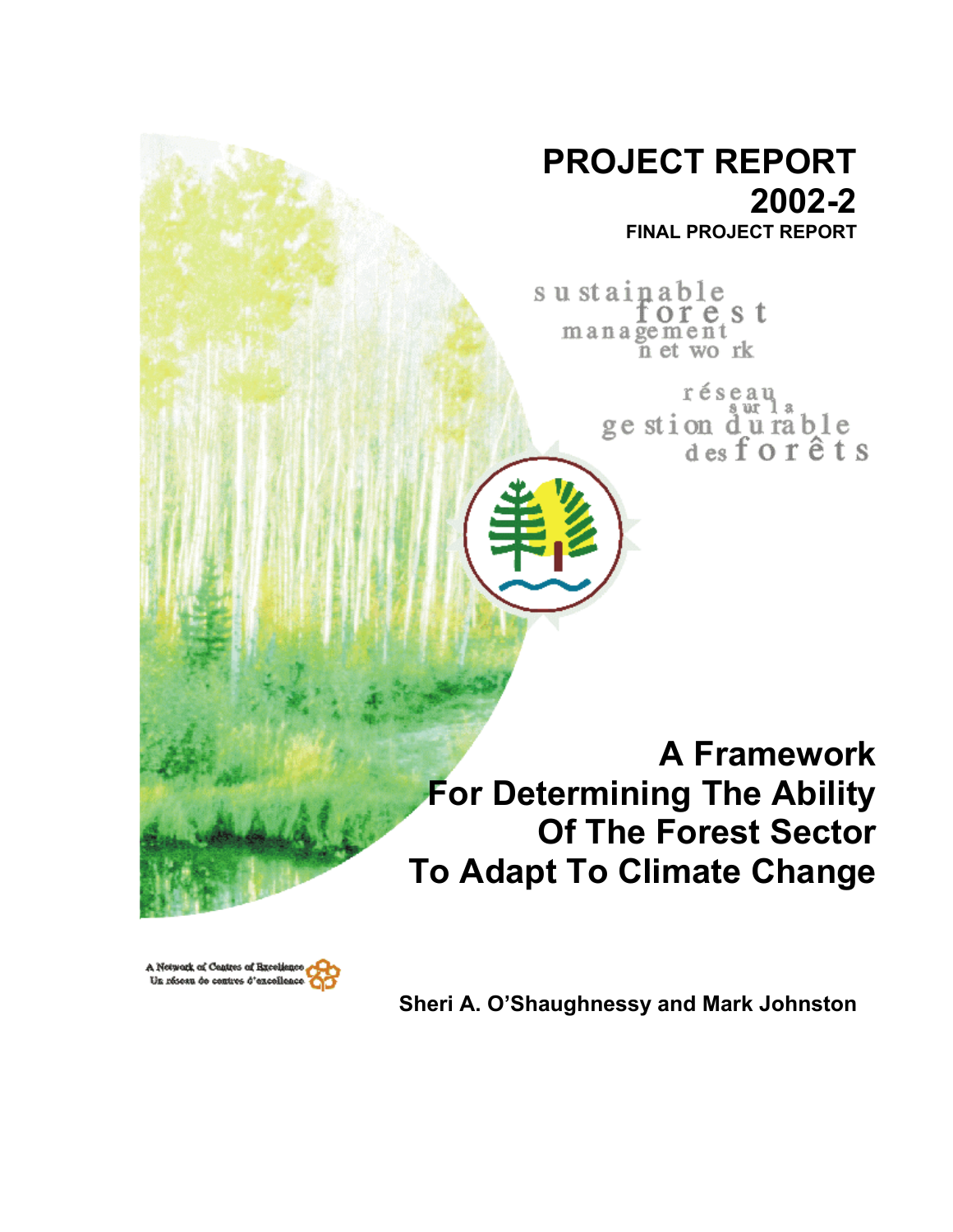For copies of this or other SFM publications contact:

Sustainable Forest Management Network G208 Biological Sciences Building University of Alberta Edmonton, Alberta, T6G 2E9 Ph: (780) 492 6659 Fax: (780) 492 8160 http://www.ualberta.ca/sfm

ISBN 1-55261-151-5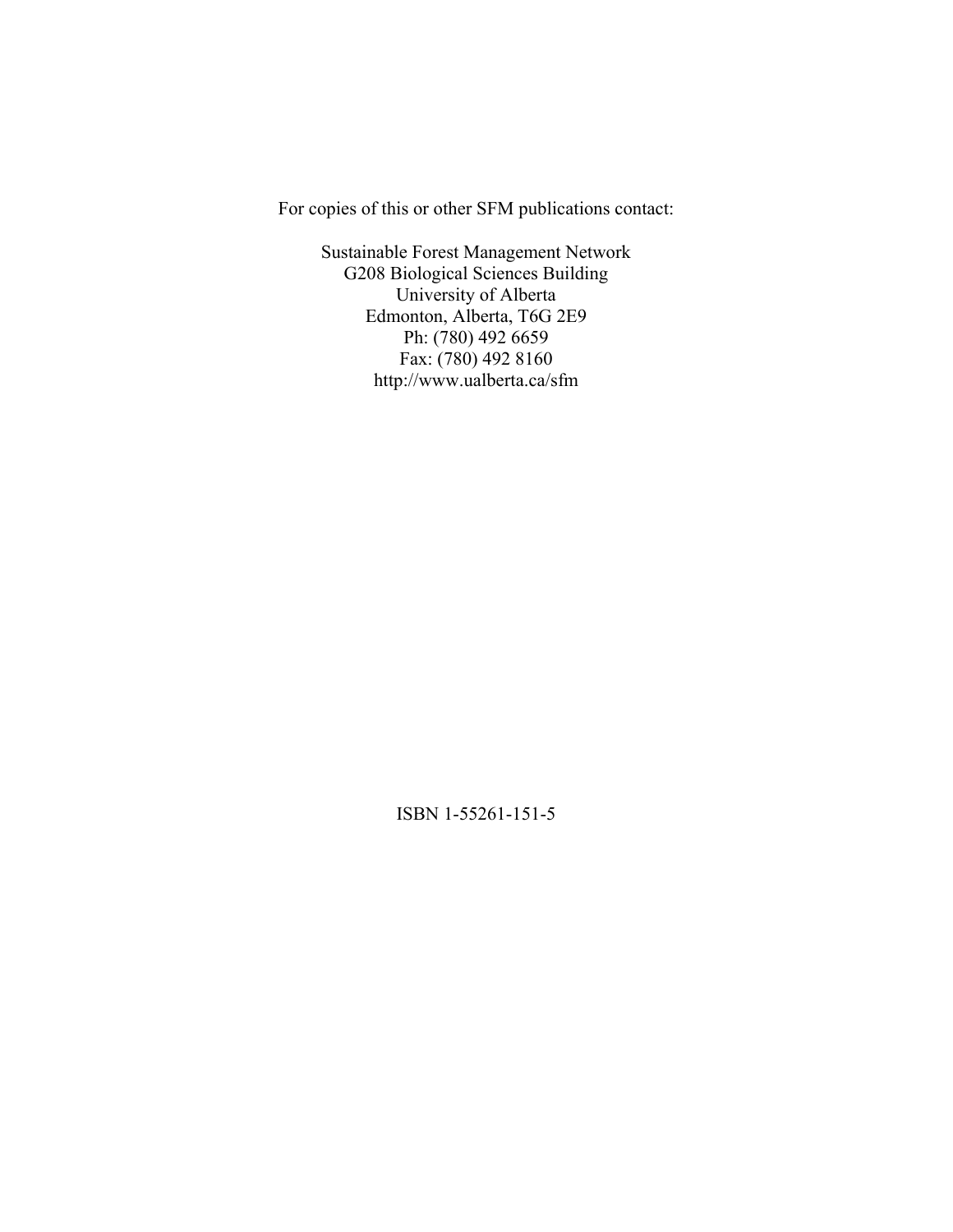# **A Framework For Determining The Ability Of The Forest Sector To Adapt To Climate Change**

**A Framework for Assessing Climate Change Adaptation Options for the Forestry Sector in the Prairie Provinces: A Case Study of LP Corp, Manitoba** 

by

# **Sheri A. O'Shaughnessy<sup>1</sup> and Mark Johnston<sup>2</sup>**

<sup>1</sup> Department of Geography, University of Saskatchewan, Saskatoon, Saskatchewan 2 Saskatchewan Research Council, Saskatoon, Saskatchewan

**May 2002**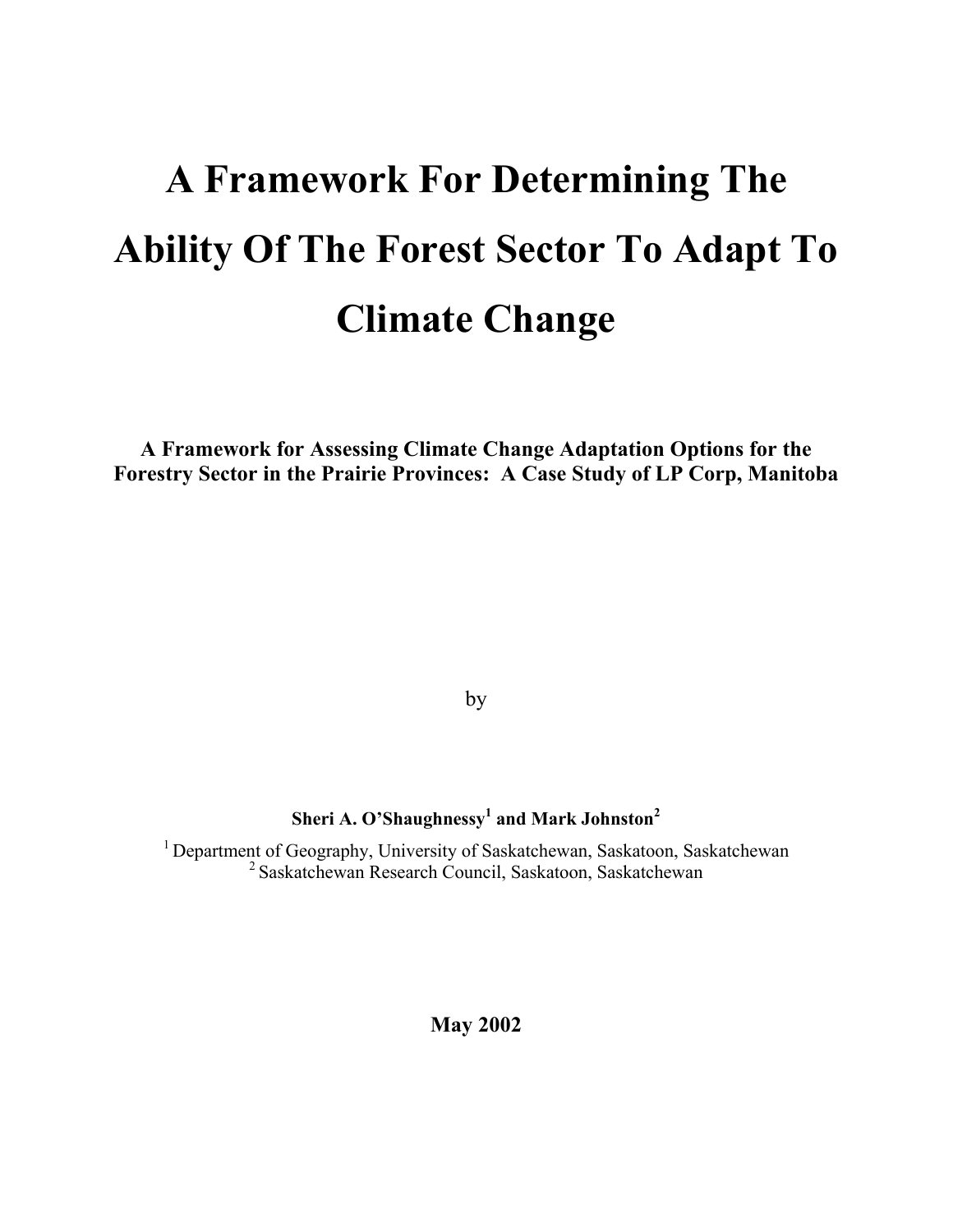# **ABSTRACT**

The circumpolar boreal forest is expected to be significantly affected by climate changes due to its high latitudinal location and its inherent sensitivity to climate. In order to maintain and enhance the long-term health of the boreal forest, researchers across Canada have been investigating the effects that changing climate will have on the present and future ecological and economic sustainability of our forests. The task confronting forest managers is to develop a workable framework for management that recognizes changes in the climate. This framework will enable adaptive management of the forests and will incorporate economic needs with new and changing environmental and social demands being placed on forests. Implementation of adaptations to climate change impacts on forest management remain in a state of infancy. However, preliminary research suggests that adaptive strategies can be developed and implemented. Consultations with the forest industry in the Prairies suggest that there must be improved communication between scientific researchers and forest managers in order to identify adaptation options for the future. In particular, results of research must be presented at spatial and temporal scales that are relevant to forest management and operations.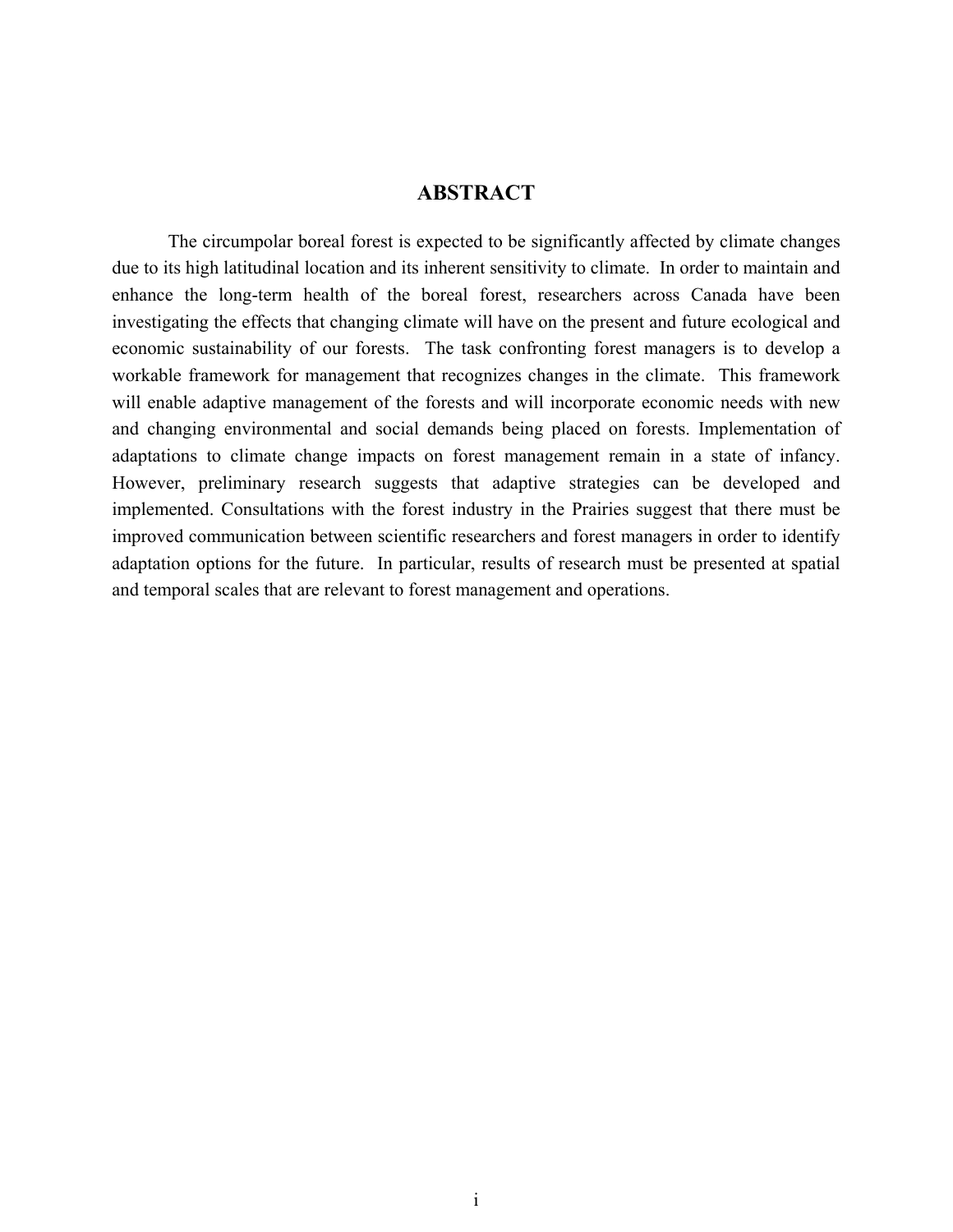# **ACKNOWLEDGEMENTS**

I would like to express my sincere appreciation to my supervisors, Dr. Mark Johnston and Dr. Lawrence Martz, for their suggestions, and guidance throughout this project.

I am also indebted to the following: Dr. Ken Van Rees, one of my committee members; Elaine Wheaton from Saskatchewan Research Council for her expertise in climate change and her guidance and emotional support and the other staff in the Environmental Branch at Saskatchewan Research Council for their skills, expertise, and support that they offered continually throughout this project. I would also like to extend my thanks to the external examiner, Marie Boehm.

I would also like to express my thanks to my parents who have offered an endless supply of love and support. They have always encouraged me and helped me go on when I did not think I could.

Finally, I would like to thank the Prairie Adaptation Research Cooperative (PARC) and the Sustainable Forest Management Network for their financial support of this project.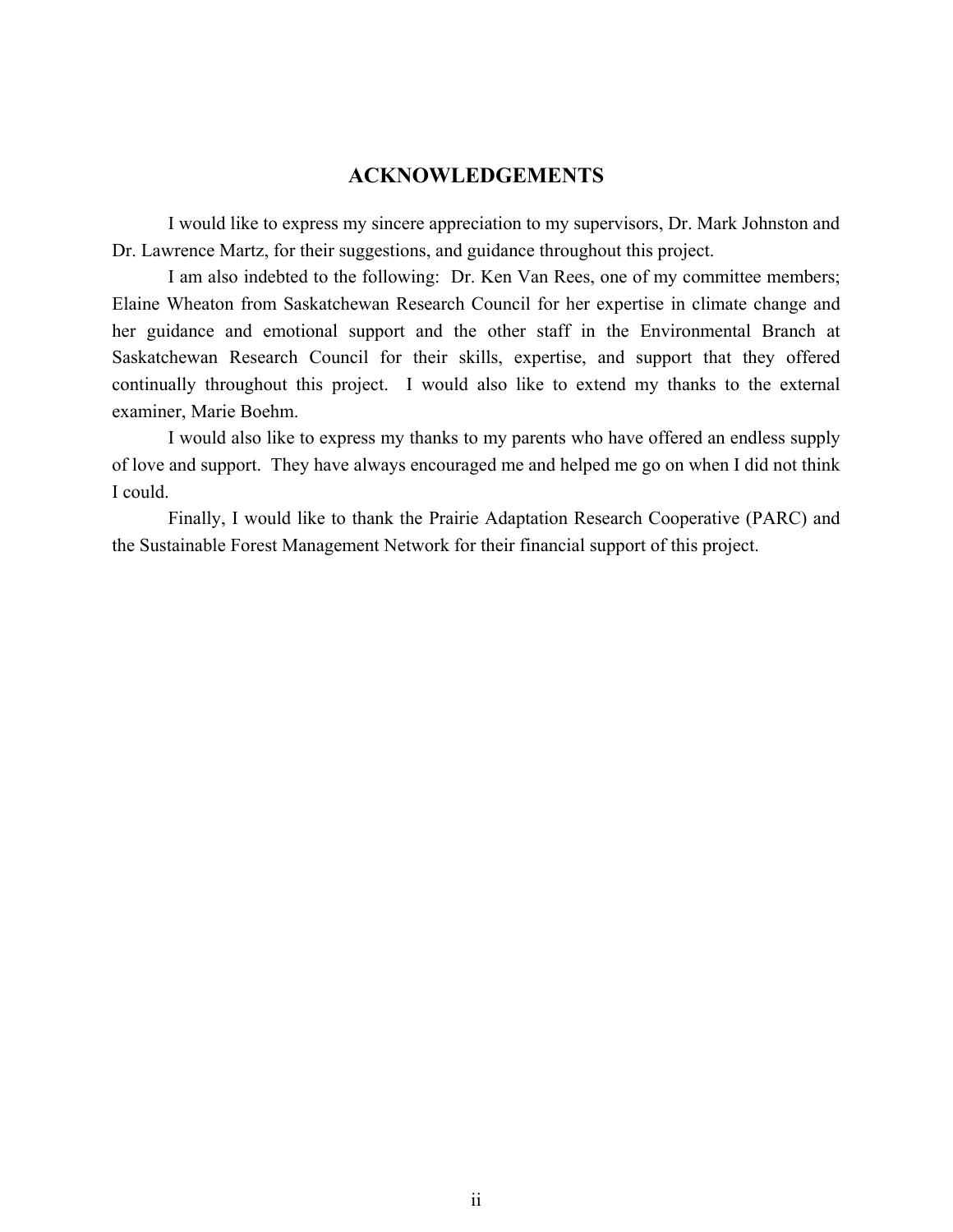# **INTRODUCTION**

#### **Background**

Climate change has become a global concern (McCarthy et al., 2001). As the global environment changes and affects landscapes and ecosystems, there is a greater need to understand climate change and its impacts to enable human systems to adapt their management and usage of the natural environment. In order to maintain and enhance the long-term health of forest ecosystems, at a national as well as a regional level, government and scientific agencies have been investigating the effects that the changing climate will have on the present and future sustainability (ecologically and economically) of the boreal forests (Krankina et al., 1997). The task confronting the forest management community is to develop a workable set of guidelines that will assist managers to adapt to changes in the climate. These guidelines will enable the sustainable and adaptive management of forests and will incorporate economic needs with the new and changing environmental and social demands being placed on forests.

Past research has demonstrated that forest ecosystems have been responding to climate change (Shine and Forster, 1999) because biological systems constantly adapt to their environment. To further develop this understanding, studies dealing with impacts of climate change on forest ecosystems, anticipated impacts and sustainable management adaptations to climate change are required within the forest sector (Parker et al., 2000). To adapt forest management to the effects of climate change, it may be necessary to modify traditional forest management strategies (Lindner, 2000). Adaptation of forest management and planning strategies involves adjustments to be made within the strategies to actual or expected climatic impacts, which moderates harm or exploits beneficial opportunities (McCarthy et al., 2001).

Understanding of adaptation to climate change impacts on forest ecosystems remains in a state of infancy (Parker et al., 2000). However, there is preliminary research about climate change impacts and adaptation within the boreal forest that suggests that adaptive strategies must be developed and tested (Krankina et al., 1997). This type of research is essential to ensure the survival and sustainability of the boreal forest.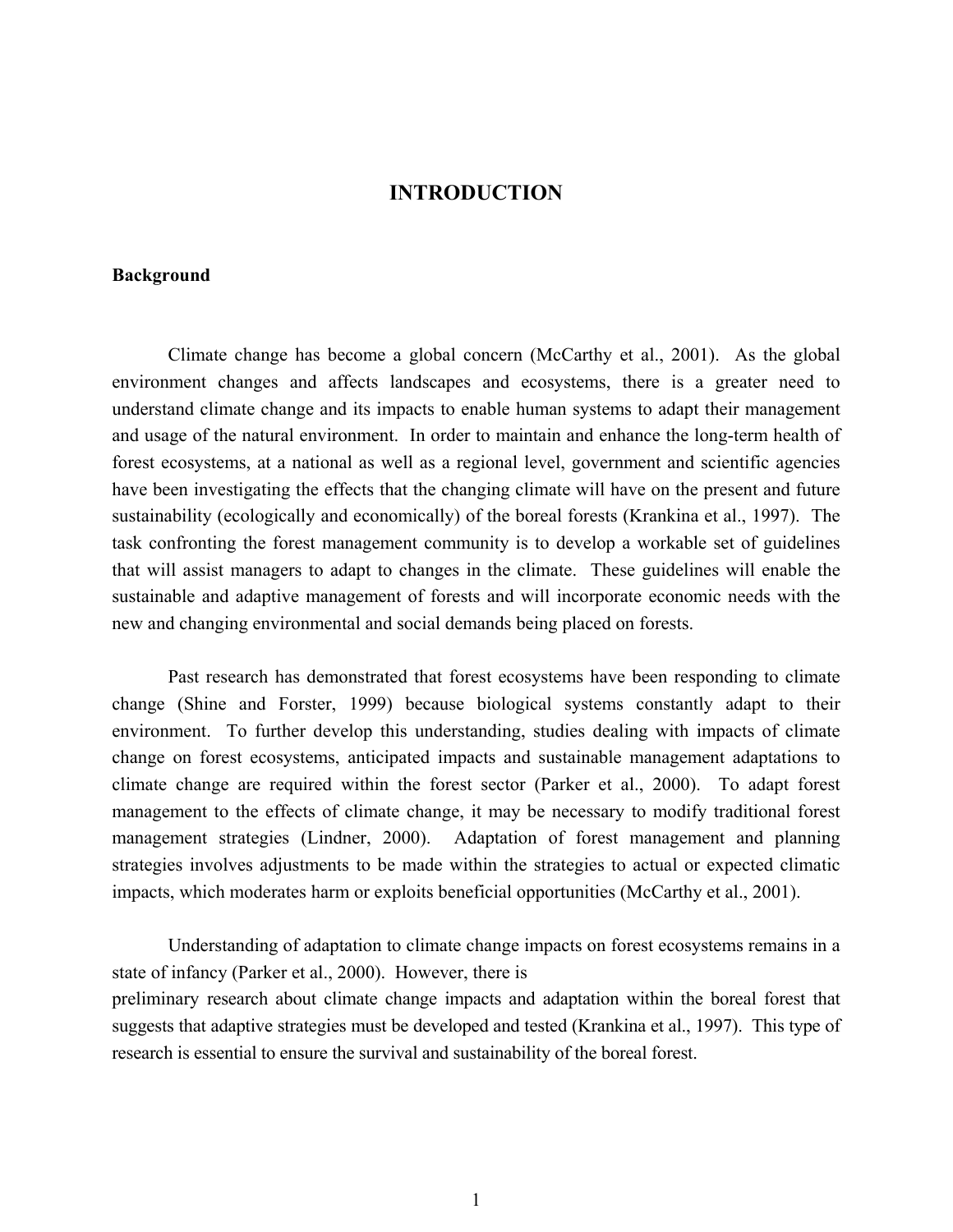#### **Problem**

Management practices are not currently prepared to adapt to the impacts that climate change may have on the boreal forest (Parker et al., 2000) due to a gap between the research and management. By narrowing this gap, a link between the impacts of climate change on the boreal forest and on forest management would be established. The current management principles do not apply climate change science regarding the impacts of climate change on the boreal forest. Therefore, a framework that can be used to identify potential climatic impacts, management activities, and possible adaptation options for the forest sector must be developed. This framework would provide a starting point that would enable forest management to adapt to the potential impacts of climate change on the boreal forest. Forest management, in response to societal demands has recently undergone a shift from an emphasis on maximum timber productivity and sustained yield to an emphasis on (1) maintaining the forest and its associated diversity as an interconnected whole, using a holistic landscape view; (2) sustainable ecosystem management; and (3) identification of adaptation options for future changes within the boreal forest ecosystem (Alberta Pacific Forest Industries, 2000). This form of management is referred to as Sustainable Forest Management (SFM).

# **Need**

It is becoming increasingly evident that in order to ensure the ecological and economic sustainability of the boreal forest, action must be taken to aid the forest sector in adapting to the changing global climate (Krankina et al., 1997). Practicing SFM involves managing forest ecosystems to maintain their integrity, biodiversity, and productive capacity (Alberta Pacific Forest Industries, 2000). The challenge is to manage forests as ecosystems. This form of management aids adapting management practices to the changing climate by providing integrated management of natural landscapes, ecological processes, wildlife species, and human activities. The task confronting forest managers is to develop a workable framework for management that actively recognizes changes in the climate. This framework will enable adaptive management of the forests and will incorporate economic needs with the new and changing environmental and social demands being placed on forests. The goal is to refine and develop SFM practices so that they are based on relevant information about the changing climate, encompassing all forest values while maintaining the integrity of the ecosystems.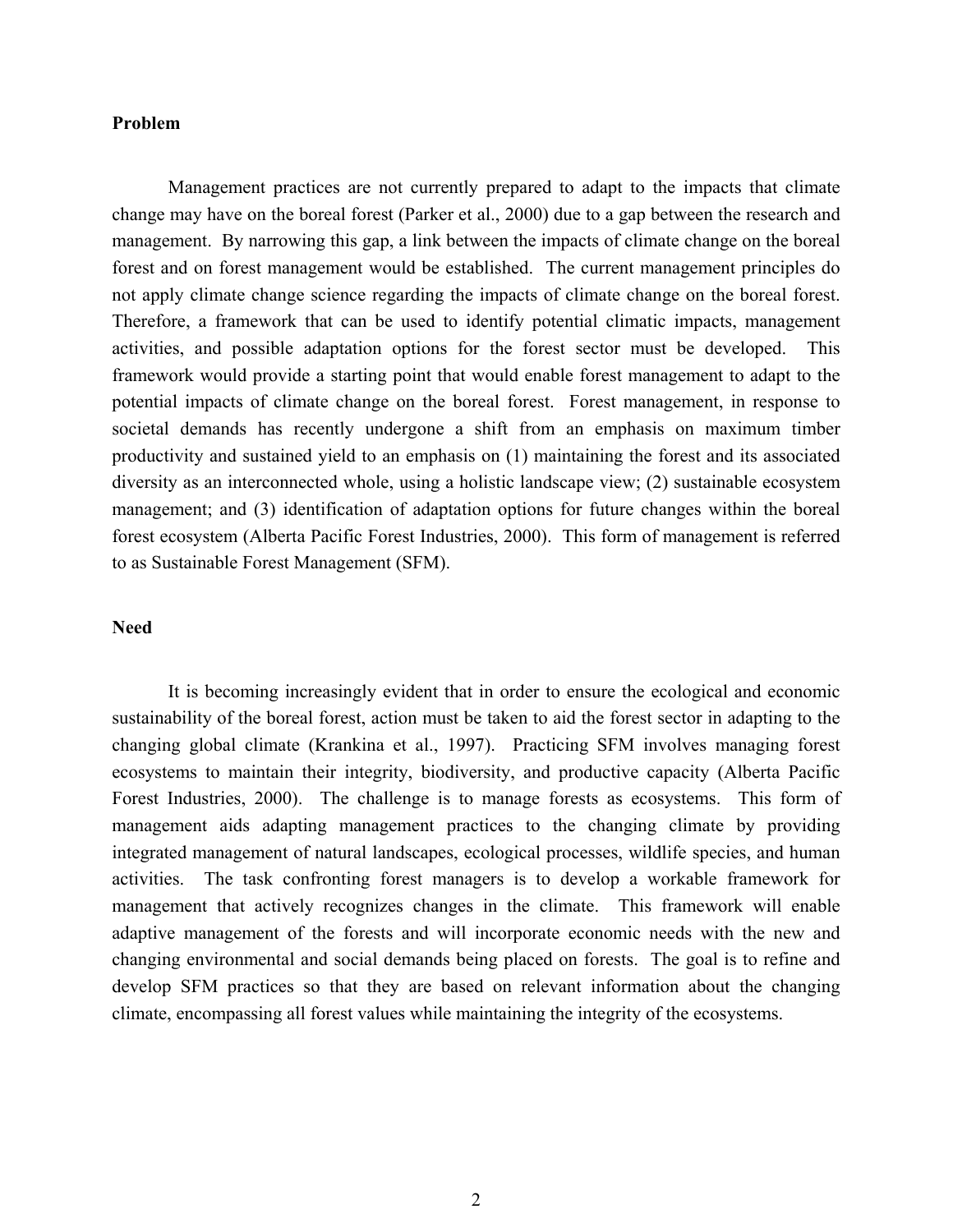## **Objectives**

The objectives of this project are (1) to develop an analytical framework for the forest sector that will enable them to identify climate change impacts and their adaptation options and (2) to assess the framework in a case study with the forest company LP Canada Ltd. The case study will include an analysis of the ways in which climate change is likely to affect the ecosystems on LP's land base, the vulnerability of LP's operations to potential climate change impacts, and the adaptation options available to LP given these impacts, combined with current climate change research. The second objective of this study was funded by the Sustainable Forest Management Network. This framework and case study will set the stage in the future for assessing both site-specific adaptations options, and planning alternatives like harvesting methods and site preparation options in forest management. It will also provide a scientifically sound approach to help managers meet the overall goal of sustaining the boreal forest and maintaining ecological processes, further ensuring biodiversity for continued ecological and economic stability within the boreal forest (Lindner, 2000).

# **SUMMARY OF DATA ANALYSIS**

#### **General Methodology**

The general methodology for this project was based on qualitative data collection. In climate change and adaptation research, there has been a move in the direction of assessing and gaining knowledge concerning likely impacts of climate change by soliciting judgements and opinions of experts in particular fields (Burton, 1995). In this project, the use of expert opinion and judgement was the methodology used to obtain an assessment of the state of knowledge regarding climate change impacts, management, and adaptation within the forest sector in the Prairie Provinces.

This methodology of expert and stakeholder judgement and participation has been used by decision support systems that combine dynamic simulation with expert judgement for tools of policy analysis (Burton, 1995). This methodology provides a way to assess the state of knowledge concerning issues surrounding climate change when empirical methods are lacking. Due to the lack of information available surrounding the issues that were addressed in this project, the use of this methodology was instrumental in the design of this project.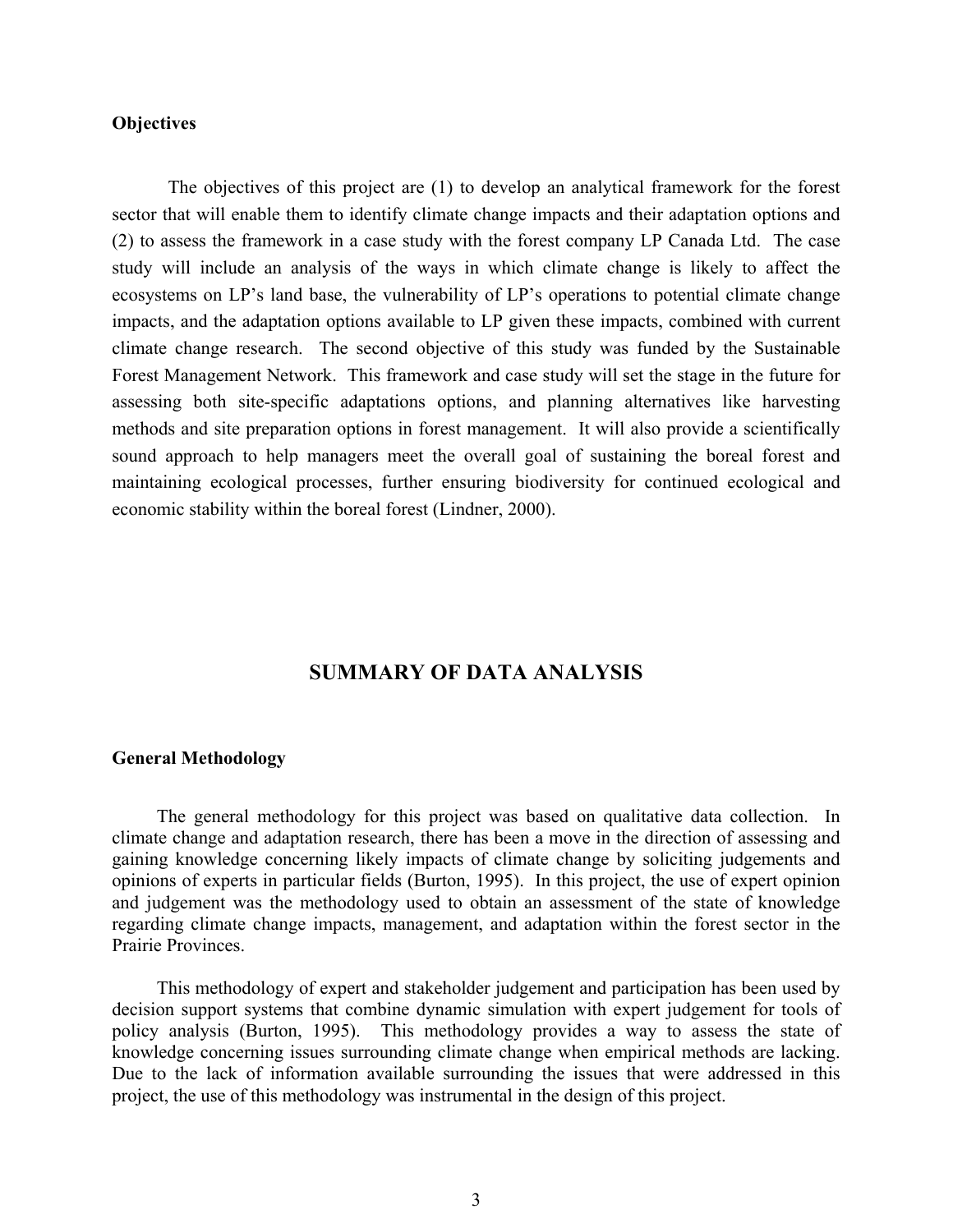#### **Conceptual Framework**

A main component of the larger project was the development of a conceptual framework (Figure 1) that would aid forest managers in understanding the potential climate change impacts on their landbase and operations, and in identifying possible adaptation options for climate change impacts. This conceptual framework was designed at a generic level to assess climate change impacts on the biophysical resource as well as on management practices for adaptation to climate change, specifically in the forest sector.

The framework has been developed based on a framework designed by Carter et al. (1994) utilized for the development of an adaptation strategy (Parry and Carter, 1998). I modified the framework using information gathered in the literature review, interviews and discussions with various forest managers across the Prairie Provinces, and a workshop discussion session involving several key forest managers from government, independent agencies, and industry.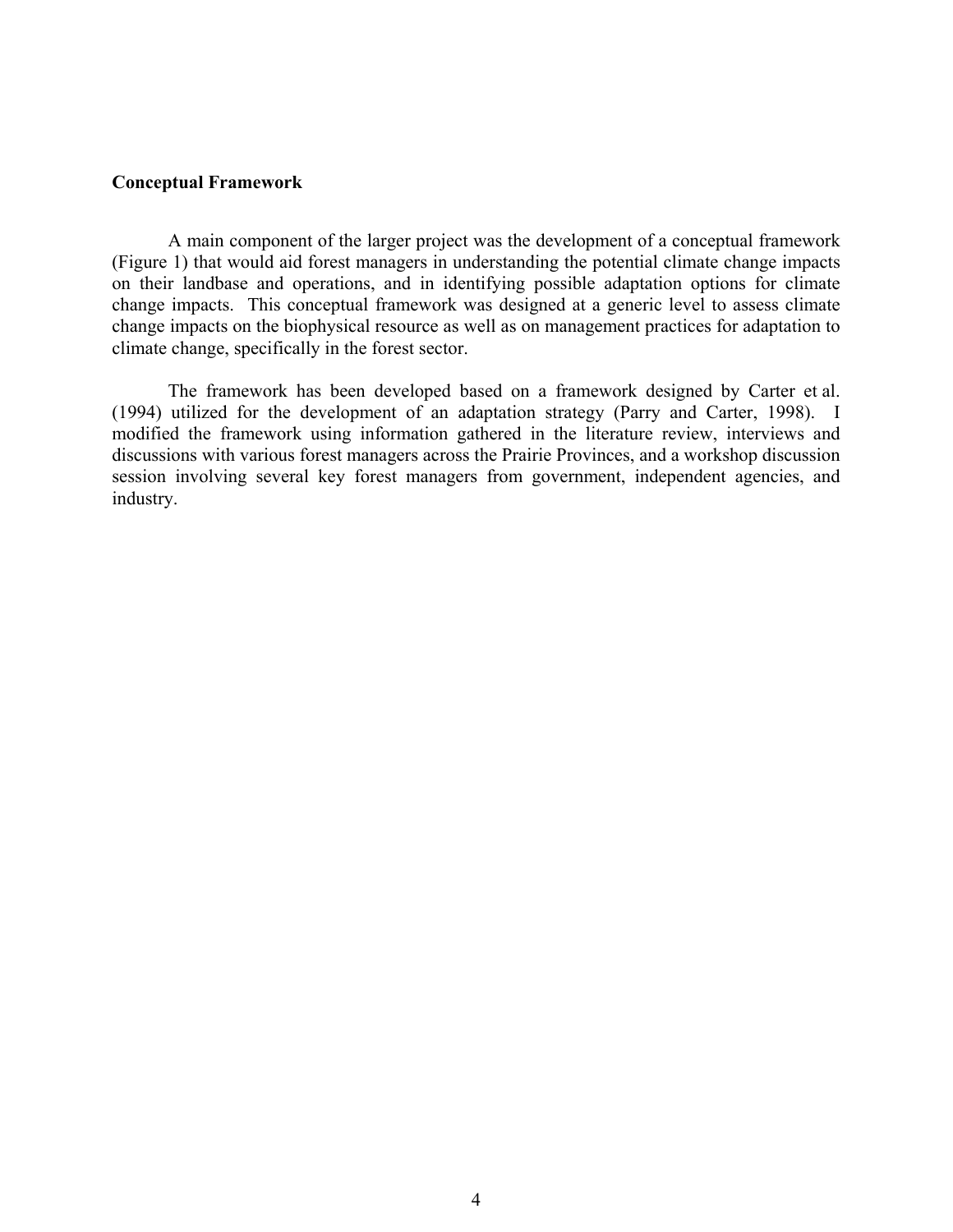

Figure 1: **Conceptual Framework for Adaptation to Climate Change for the Forest Sector** (modified from Carter et al., 1994)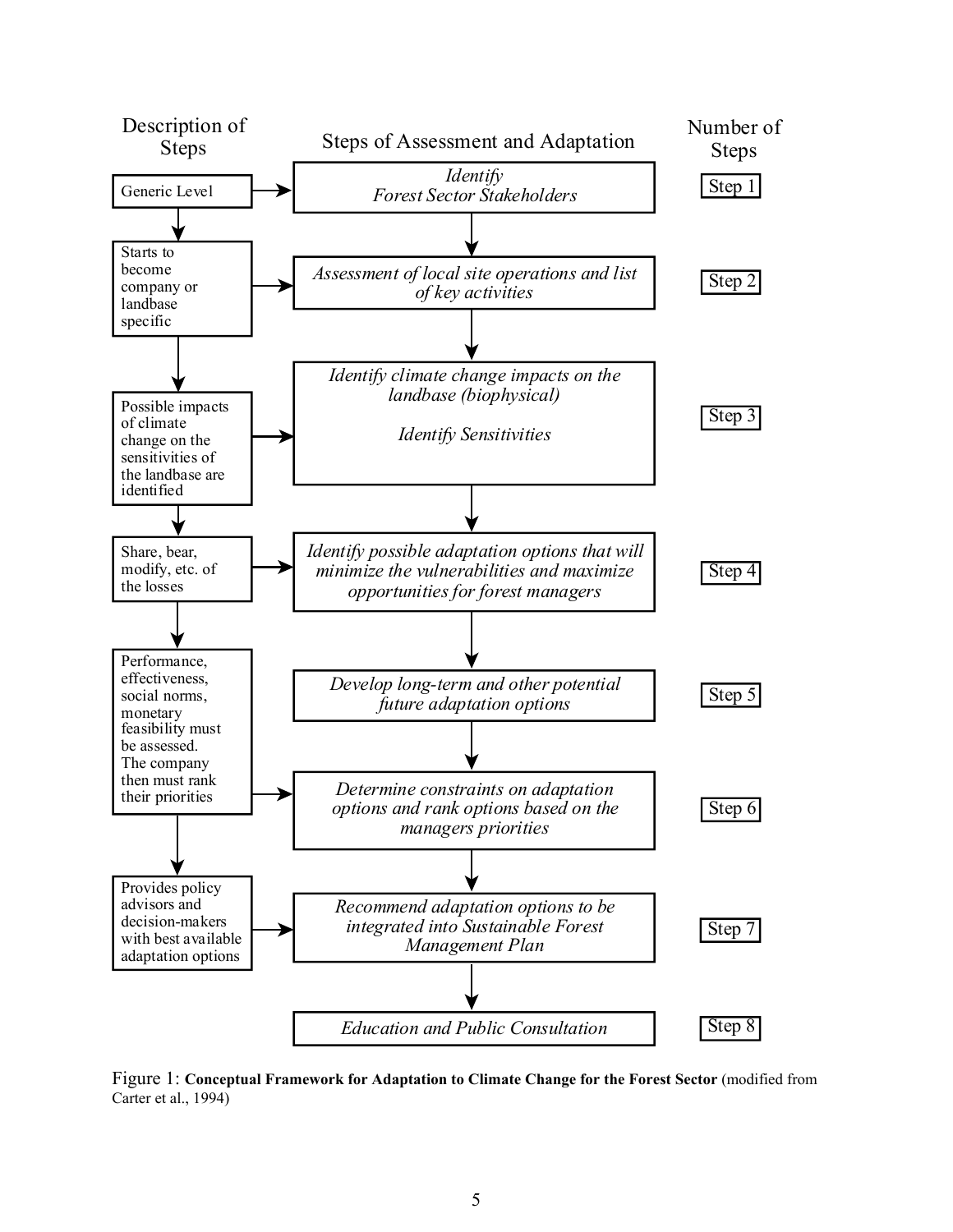#### *Inputs*

The inputs into the conceptual framework will come from the forest sector stakeholder. For Step One, the first input would be 'who' is the forest sector stakeholder. Step Two starts to become company or landbase specific where the forest manger would do an assessment of local site operations and list the key activities that are important in their management. Step Three assesses the possible magnitude and impacts of climate change from a biophysical perspective and then identifies the activities that may be sensitive or vulnerable on the forest stake holder's landbase. This would most likely be from an operational perspective.

Step Four examines the inputs of Step Three and identifies possible adaptation options for the most important impacts and sensitive or vulnerable activities. The purpose of the adaptation options identified in this step is to minimize the vulnerabilities and to maximize opportunities for SFM. When the forest manager is completing step Four, they will also determine if the adaptation option will share the loss of the impact, bear the loss of the impact, modify the impact, prevent the impact, or avoid the impact.

In Step Five, alternative adaptation options would be developed and added to the ones designed in Step Four. Step Six would provide a numeric input by assigning a ranking that would determine the priorities of the forest manager using the framework. Step Seven involves the input of new recommendation into SFM for adaptation. Step Eight involves having the public provide input on the results of the conceptual framework for that specific forest sector stakeholder. The comments from the public would be used to determine where societal concerns are and what recommendations that public may have for possible adaptation options for management of the forest.

#### *Outputs*

The outputs of each step in the conceptual framework will vary according to who is using the framework, because each of their inputs for Steps One through Eight will vary depending on management goals, ownership, operations, etc. The outputs from each step will determine the direction the forest stakeholder may go and what types of adaptation recommendations may be incorporated into SFM.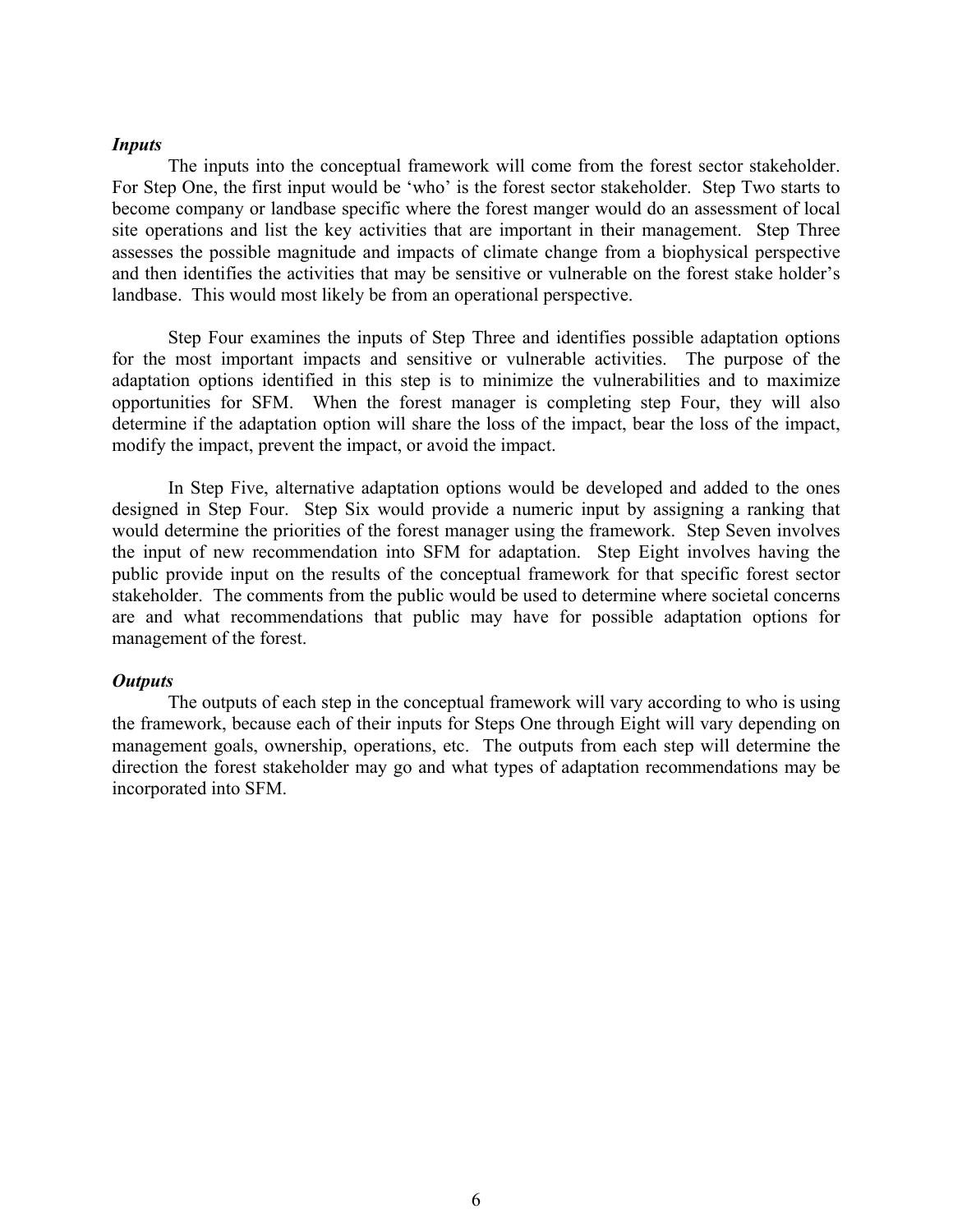# **CASE STUDY**

#### **Case Study**

The case study in this project was carried out with LP Canada Ltd., a forest company located in Swan River, Manitoba. The goal of the case study was to test the conceptual framework. The case study allowed me to determine if the conceptual framework was an efficient tool for the development of adaptation options for forest management. The case study was carried out in the second year of the project from March through June of 2001.

#### **Purpose of Case Study**

The purpose of this case study was to assess the conceptual framework to determine if it will be a useful tool to aid forest managers in identifying key activities within their operations and management that may be vulnerable or sensitive to climate change and the potential biophysical impacts of climate change on their landbase. By identifying the vulnerable and sensitive areas for LP, the development of possible adaptation options that may be implemented into their SFM can be carried out. The case study also demonstrates the usefulness of the conceptual framework with a 'real-life' working situation with a forest sector stakeholder from industry.

#### *Discussion and Assessment Process*

The first part of the case study involved a discussion of the eight steps of the conceptual framework with the Regional Biologist and the District Forester from LP.. We discussed each step in detail to determine if these steps were understood and answerable by the managers and whether they felt that other forest sector managers within government, independent agencies, and industry would be able to address each step of the framework. I facilitated and directed the discussion through the framework, but I did not give any of my own opinions or explanations of the steps. This was to determine how well this would work with a forest manager using this as a tool on their own for identifying impacts, sensitivities and vulnerabilities, and developing adaptation options for implementation into their SFM.

Step One was self- explanatory and did not require a discussion. It was clearly understood that this was a step which involved identifying the stakeholder who was using the conceptual framework. Step Two and three were originally in reverse order and it was here in the discussion with LP forest managers, that it was decided that these two steps must be changed with the assessment of local site operations and listing of key activities moving to step two and identifying of biophysical climate change impacts on the landbase and their magnitude and identifying of activities (listed in Step Two) that are most vulnerable to the biophysical climate change impacts on the forest stakeholders landbase move to step three. Steps Four and Five were briefly discussed and we went through some possible examples of how this could be displayed. It was determined that any of the activities and biophysical impacts with a ranking of five or higher would be the focus of the rest of the steps and that adaptation options would be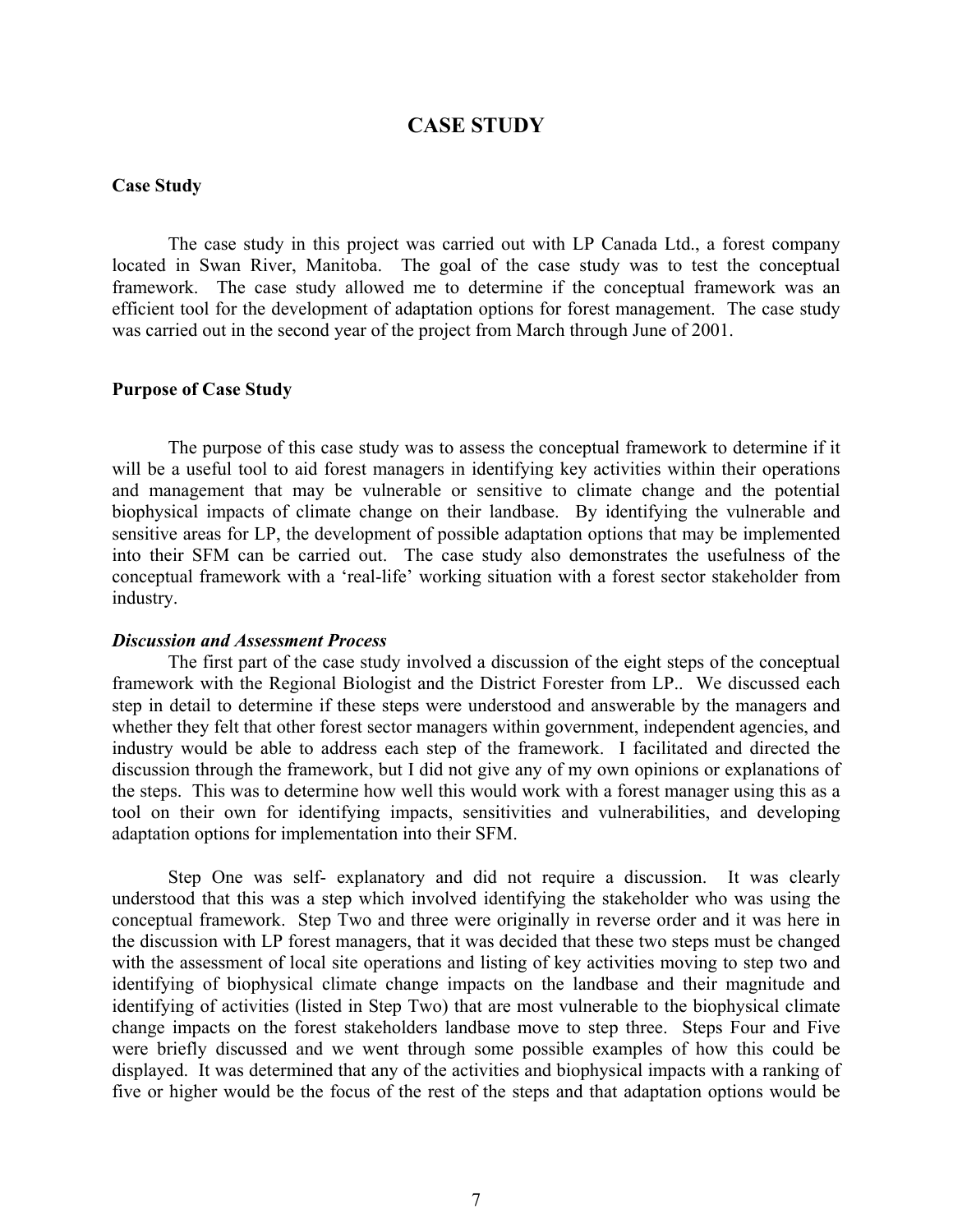developed only for these. Steps Four, Five, and Six would be displayed in a table format because we determined that the results of these steps would be understood and displayed best in this fashion. Step Seven would be at the discretion of the forest stakeholder using the conceptual framework and would be based mainly on the results from Steps Four, Five, and Six. Step Eight was added to the conceptual framework as a result of the discussion had with the forest managers from LP Canada Ltd. I was not aware until the discussion session with LP that public consultation was such a large part of their management practices.

Once the discussion of the conceptual framework was complete, I made some revisions based on the input from the forest mangers from LP Canada Ltd. When the revisions were done, we went through them again to make sure that each step in the framework was logical in thought and progression. With this completed, I gave the final version of the framework to the forest managers at LP and instructed them to go through the conceptual framework and complete each step to assess their key activities and operations, identify biophysical climate change impacts and activities that are sensitive to these impacts on their landbase, and then to develop and recommend adaptation options that could be integrated into their SFM. I was only a guide in this process because I did not want to influence the results in any way. The goal of the test was to determine if the conceptual framework would be useful to forest managers as a tool for developing adaptation options to integrate into their SFM in order to adapt to climate change impacts on their landbase.

# **Results**

The following tables show the results of applying the framework to LP's SFM system on their landbase (Tables 1 and 2).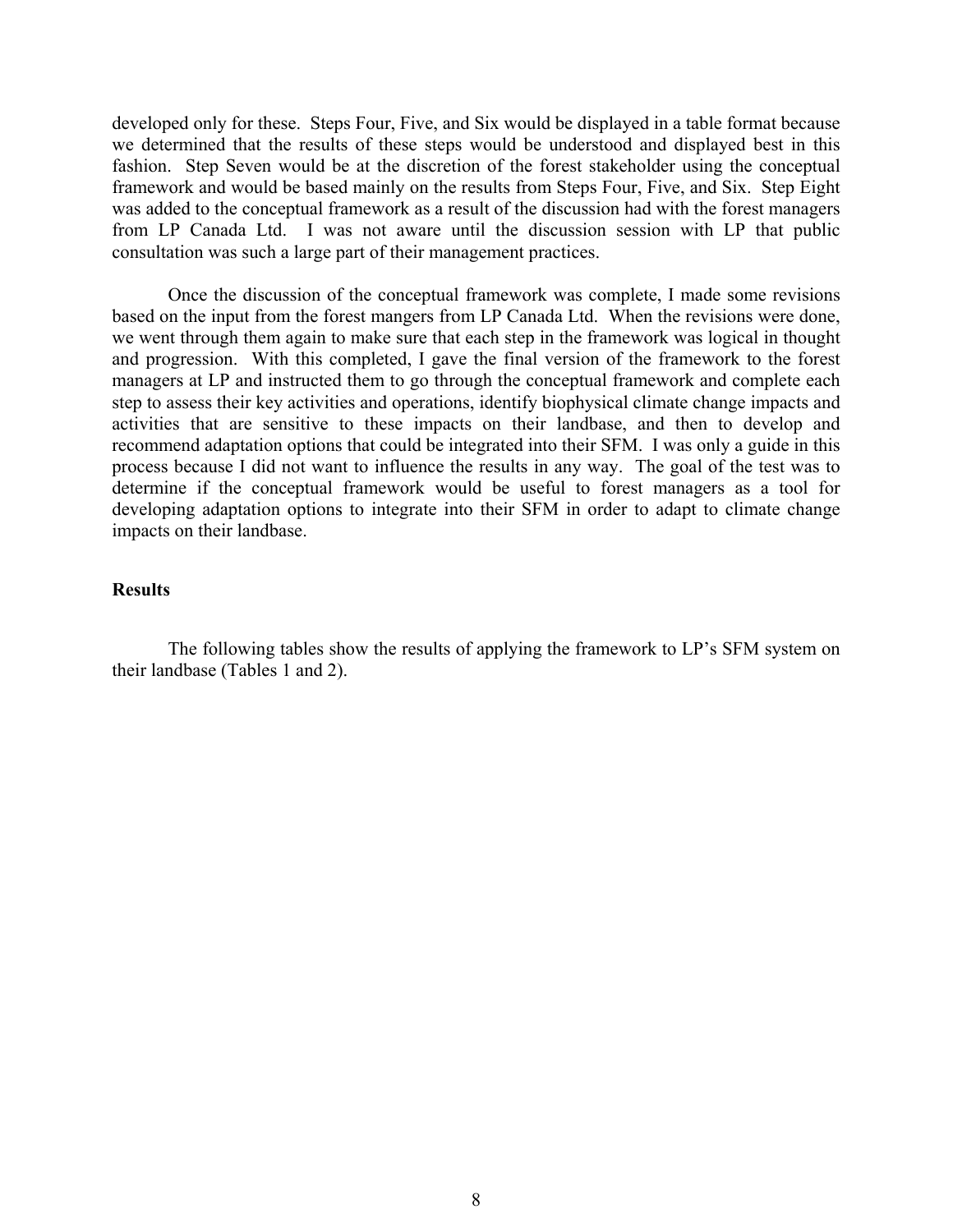#### **Table 1 Results of the case study with LP for Steps Two and Three of the Conceptual Framework.**

*Steps 2 and 3: Rank the magnitude of impact that the biophysical impacts of climate change will have on the landbase and activities of your management area using a scale of 1-10 with 1 being the least severe and 10 being the most severe* 

| Forest Sector        |                                     | inc most screic<br>Biophysical Impacts of Climate Change |                |                |                  |                          |                |  |
|----------------------|-------------------------------------|----------------------------------------------------------|----------------|----------------|------------------|--------------------------|----------------|--|
| Sensitivities of     |                                     |                                                          |                |                |                  |                          |                |  |
| Climate Change       | Activities                          | Fire                                                     | Insects        | Disease        | Soil<br>Moisture | Temperature              | Precipitation  |  |
| Planning             | Harvest Scheduling (season of       | $\mathbf{1}$                                             | 1              | $\mathbf{1}$   | 10               | $\overline{\mathcal{L}}$ | 9              |  |
|                      | harvest)                            |                                                          |                |                |                  |                          |                |  |
|                      | Harvest Scheduling (influence       | 8                                                        | 6              | 6              | 1                | 1                        | 1              |  |
|                      | of disturbance events)              |                                                          |                |                |                  |                          |                |  |
|                      | <b>Harvest Scheduling</b>           | 1                                                        | 1              | 1              | 10               | 3                        | 7              |  |
|                      | (equipment)                         | 3                                                        |                |                |                  |                          |                |  |
|                      | Access Development/Road             |                                                          | 1              | 1              | 10               | 3                        | 7              |  |
|                      | Layout                              |                                                          |                |                |                  |                          |                |  |
|                      | <b>Block Layout (site</b>           | 4                                                        | 1              | 1              | 1                | 1                        | 1              |  |
|                      | considerations)                     | 10                                                       |                |                |                  |                          |                |  |
|                      | <b>Endangered Species (habitat</b>  |                                                          | $\mathbf{1}$   | $\mathbf{1}$   | 1                | 1                        | 1              |  |
|                      | change)                             |                                                          |                |                |                  |                          |                |  |
|                      | Water quality/aquatic               | 8                                                        | 1              | $\mathbf{1}$   | 6                | $\mathbf{1}$             | 6              |  |
|                      | resources                           |                                                          |                |                |                  |                          |                |  |
| Road                 | Ballasting/Surfacing                | $\overline{2}$                                           | $\mathbf{1}$   | $\mathbf{1}$   | 7                | $\mathbf{1}$             | 7              |  |
| Construction         | <b>Stream Crossing installation</b> | $\mathbf{1}$                                             | $\mathbf{1}$   | 1              | 6                | $\mathbf{1}$             | 6              |  |
|                      | (bridge/culvert)                    |                                                          |                |                |                  |                          |                |  |
|                      | Deactivation/rehabilitation         | 1                                                        | 1              | 1              | 9                | 3                        | 9              |  |
|                      | (re-vegetate)                       |                                                          |                |                |                  |                          |                |  |
| <b>Harvesting</b>    | Falling (Hand falling and           | 6                                                        | 1              | $\mathbf{1}$   | $\overline{2}$   | 1                        | 1              |  |
|                      | bucking)                            |                                                          |                |                |                  |                          |                |  |
|                      | Falling (Mechanical)                | 5                                                        | 1              | 1              | 10               | 2                        | 9              |  |
|                      | Log forwarding                      | 5                                                        | 1              | 1              | 10               | $\overline{\mathbf{c}}$  | 9              |  |
|                      | Skidding                            | 5                                                        | $\mathbf{1}$   | $\mathbf{1}$   | 10               | $\overline{c}$           | 9              |  |
| <b>Reforestation</b> | Access                              | $\overline{\mathbf{3}}$                                  | $\mathbf{1}$   | $\mathbf{1}$   | 5                | $\mathbf{1}$             | $\overline{4}$ |  |
|                      | Mechanical site preparation         | 5                                                        | 1              | 1              | 10               | $\overline{c}$           | 9              |  |
|                      | Seedling snow cache                 | $\,1$                                                    | $\mathbf{1}$   | $\mathbf{1}$   | $\overline{c}$   | 7                        | 10             |  |
|                      | Seeding                             | $\mathbf{1}$                                             | 1              | 1              | 8                | $\mathbf{1}$             | 9              |  |
|                      | Planting (timing)                   | 1                                                        | 1              | 1              | 10               | 3                        | 10             |  |
|                      | Planting (success)                  | 1                                                        | 1              | 1              | 10               | 3                        | 10             |  |
|                      | Planting (competition)              | 1                                                        | 1              | 1              | 10               | 3                        | 10             |  |
|                      | Growth and yield response           | 9                                                        | 8              | 8              | 3                | $\mathbf{1}$             | 6              |  |
| <b>Protection</b>    | Fire protection                     | 10                                                       | $\overline{8}$ | $\overline{8}$ | 10               | $\overline{\mathbf{3}}$  | 10             |  |
|                      | Fire suppression                    | 10                                                       | 8              | 8              | 10               | 3                        | 10             |  |
|                      | Forest Health                       | 10                                                       | 8              | 8              | 10               | $\overline{\mathbf{3}}$  | 10             |  |

The results displayed in Table 1 address Steps Two and Three in the conceptual framework. These results identify potential activities that may be sensitive to climate change and local site operations that are involved in each activity. They then listed biophysical factors including fire, insects, disease, soil moisture, temperature, and precipitation that had the potential to be affected by climate change. A ranking system of one to ten (one being the least severe and ten being the most severe) was used to rank the magnitude of affect that the biophysical factors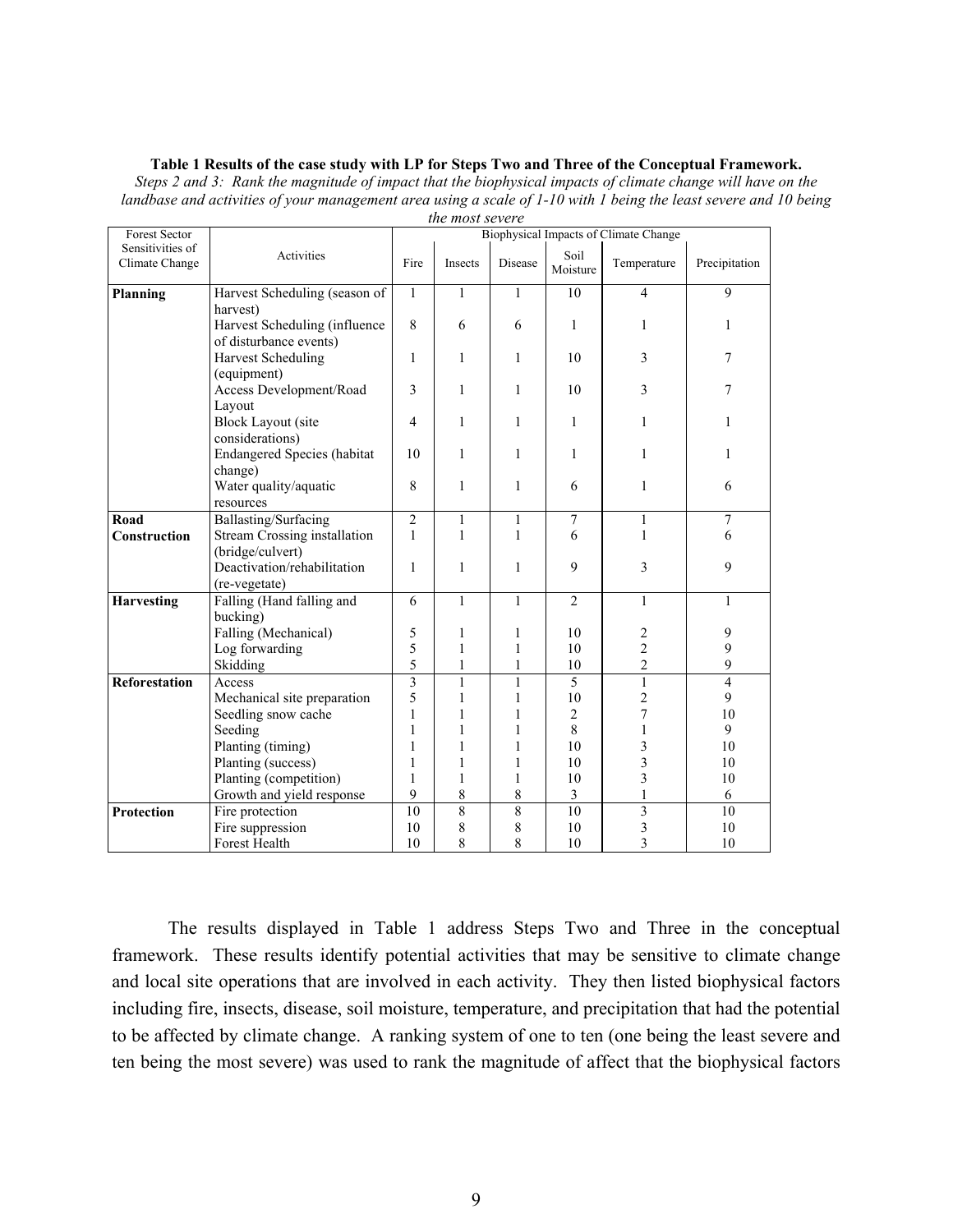may have on the activities and local site operations given the potential impacts of climate change.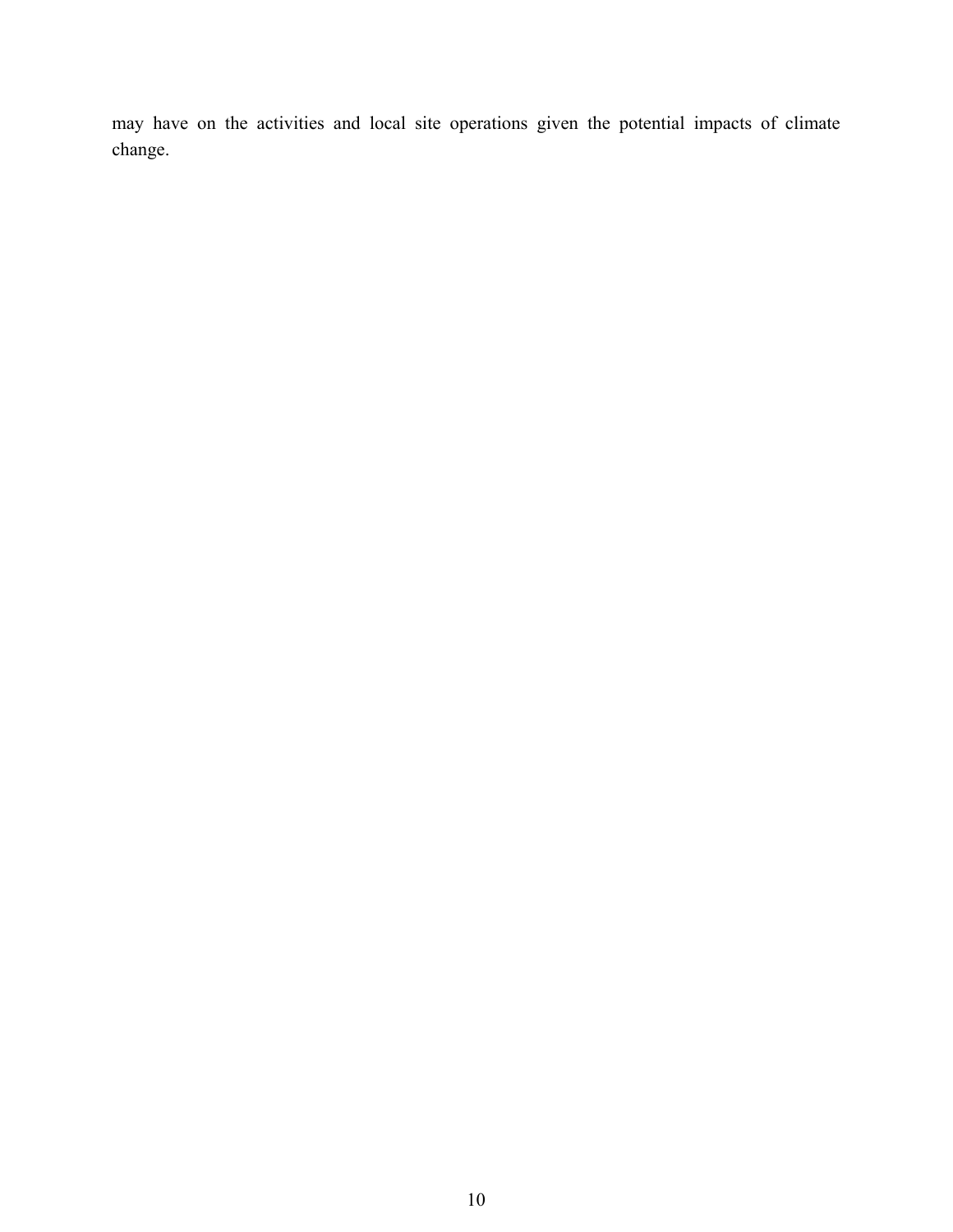#### **Table 2 Results of Steps Four, Five, and Six of the Case Study with LP for the Conceptual Framework.**

*Steps 4, 5 & 6: List the operational activity, followed by a hypothetical climate change scenario for the landbase. Then list the operational and biophysical impact that may occur on the activity given the scenario. Develop possible adaptation options (Step 4) for each activity listed, followed by long-term and potential future adaptation options (Step 5), then list the effect of each adaptation option on the activity. In this step, refer to the adaptation diagram with share, bare, modify, prevent, etc. Then list an increase, decrease, or no change in the cost of these adaptation options to the manager. For the last stage, step 6, evaluate and rank the priorities of these activities and adaptation options to determine where the manager's priorities are. Use a scale of 1-10 with 1 being low priority and 10 being high priority*

| Impacts                                                 |                                                                        |                                                                                                 |                                                                            |                                                                        |                             |          |                         |                                                                                 |
|---------------------------------------------------------|------------------------------------------------------------------------|-------------------------------------------------------------------------------------------------|----------------------------------------------------------------------------|------------------------------------------------------------------------|-----------------------------|----------|-------------------------|---------------------------------------------------------------------------------|
| Activity                                                | Scenario                                                               | Operations                                                                                      | Biophysical                                                                | <b>Adaptation Options</b>                                              | <b>Effect of Adaptation</b> | Cost     | <b>Priority Ranking</b> | Comments                                                                        |
| harvest scheduling<br>(season of harvest)               | increased winter<br>temperature & average<br>precipitation             | access problems &<br>potential for site<br>disturbance (harvest<br>in non-frozen<br>conditions) | increased soil<br>rutting $\&$<br>compaction, loss of<br>site productivity | use equipment with<br>minimum impact<br>technology                     | modify/prevent              | increase | 3                       |                                                                                 |
|                                                         |                                                                        |                                                                                                 |                                                                            | build all weather roads<br>instead of winter roads<br>to ensure access | prevent                     | increase | 9                       |                                                                                 |
|                                                         |                                                                        |                                                                                                 |                                                                            | don't harvest in<br>winter                                             | avoid                       | increase | 6                       | increased costs due to inventory<br>storage to ensure year round wood<br>supply |
|                                                         |                                                                        |                                                                                                 | inability to use ice<br>bridges for stream<br>crossings                    | install timber or other<br>types of bridges                            | prevent                     | increase | 9                       |                                                                                 |
|                                                         | increased spring<br>temperature $& 25\%$<br>increase in precipitation  | access problems &<br>potential for site<br>disturbance                                          | increased soil<br>rutting $\&$<br>compaction, loss of<br>site productivity | use equipment with<br>minimum impact<br>technology                     | modify/prevent              | increase | 3                       |                                                                                 |
|                                                         |                                                                        |                                                                                                 |                                                                            | build all weather roads                                                | prevent                     | increase | 6                       |                                                                                 |
|                                                         |                                                                        |                                                                                                 |                                                                            | don't harvest in spring                                                | avoid                       | increase | 9                       | increased costs due to inventory<br>storage to ensure year round wood<br>supply |
| harvest scheduling<br>(disturbance events<br>influence) | increase in winter<br>temperature, decrease in<br>winter precipitation | access problems<br>with winter roads $\&$<br>crossings                                          | roads, water quality<br>issues due to erosion<br>$&$ sediments             | rutting $&$ erosion on build all weather roads<br>class 3)             | prevent effects             | increase | 6                       |                                                                                 |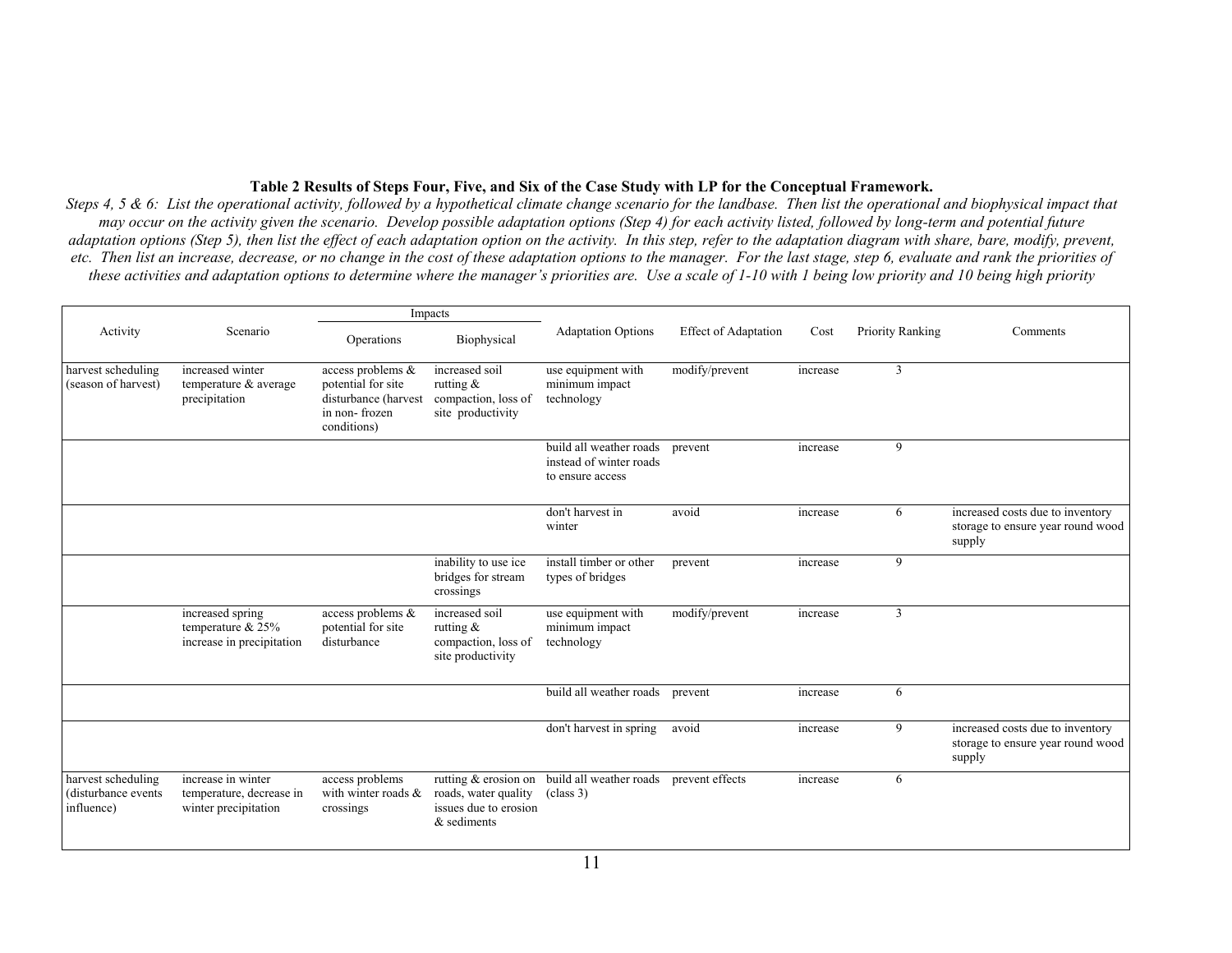|                                       |                                                                           | Impacts                                                             |                                                                                        |                                                                                  |                             |              |                  |                                                                                 |
|---------------------------------------|---------------------------------------------------------------------------|---------------------------------------------------------------------|----------------------------------------------------------------------------------------|----------------------------------------------------------------------------------|-----------------------------|--------------|------------------|---------------------------------------------------------------------------------|
| Activity                              | Scenario                                                                  | Operations                                                          | Biophysical                                                                            | <b>Adaptation Options</b>                                                        | <b>Effect of Adaptation</b> | Cost         | Priority Ranking | Comments                                                                        |
|                                       |                                                                           |                                                                     |                                                                                        | delay operations until                                                           | avoid the impacts           | increase     | 9                |                                                                                 |
|                                       |                                                                           |                                                                     |                                                                                        | frozen conditions/<br>snow available                                             |                             |              |                  | increased costs due to inventory<br>storage to ensure year round wood<br>supply |
|                                       |                                                                           |                                                                     |                                                                                        | use minimum impact<br>technology on haul<br>trucks                               | prevent effects             | increase     | 3                |                                                                                 |
| harvest scheduling<br>(equipment)     | increase in winter<br>temperature, decrease in<br>winter precipitation    | shut down<br>operations due to<br>potential site<br>disturbance     | rutting, compaction,<br>erosion, loss of<br>longterm site<br>productivity              | use minimum impact<br>technology on feller<br>bunchers, skidders                 | prevent effects             | increase     | 3                |                                                                                 |
|                                       |                                                                           |                                                                     |                                                                                        | delay operations until<br>frozen conditions/snow<br>available                    | avoid the impacts           | increase     | 9                | increased costs due to inventory<br>storage to ensure year round wood<br>supply |
|                                       |                                                                           |                                                                     |                                                                                        | select sites with<br>different soil types less<br>susceptible to site<br>impacts | avoid the impacts           | no<br>change | 6                |                                                                                 |
| access<br>development/<br>road layout | increase in spring<br>temperature<br>$&$ increase spring<br>precipitation | shut down<br>operations due to<br>erosion & water<br>quality issues | sediment<br>transport into<br>streams at road<br>crossings,<br>water quality<br>issues | delay operations until<br>spring rains cease<br>or drier conditions<br>available | avoid the impacts           | increase     | 6                |                                                                                 |
|                                       |                                                                           |                                                                     |                                                                                        | develop access<br>during frozen<br>periods                                       | prevent effects             | increase     | 9                |                                                                                 |
|                                       |                                                                           |                                                                     |                                                                                        | ensure adequate<br>erosion control<br>measures installed<br>along crossings      | modify events               | increase     | 9                |                                                                                 |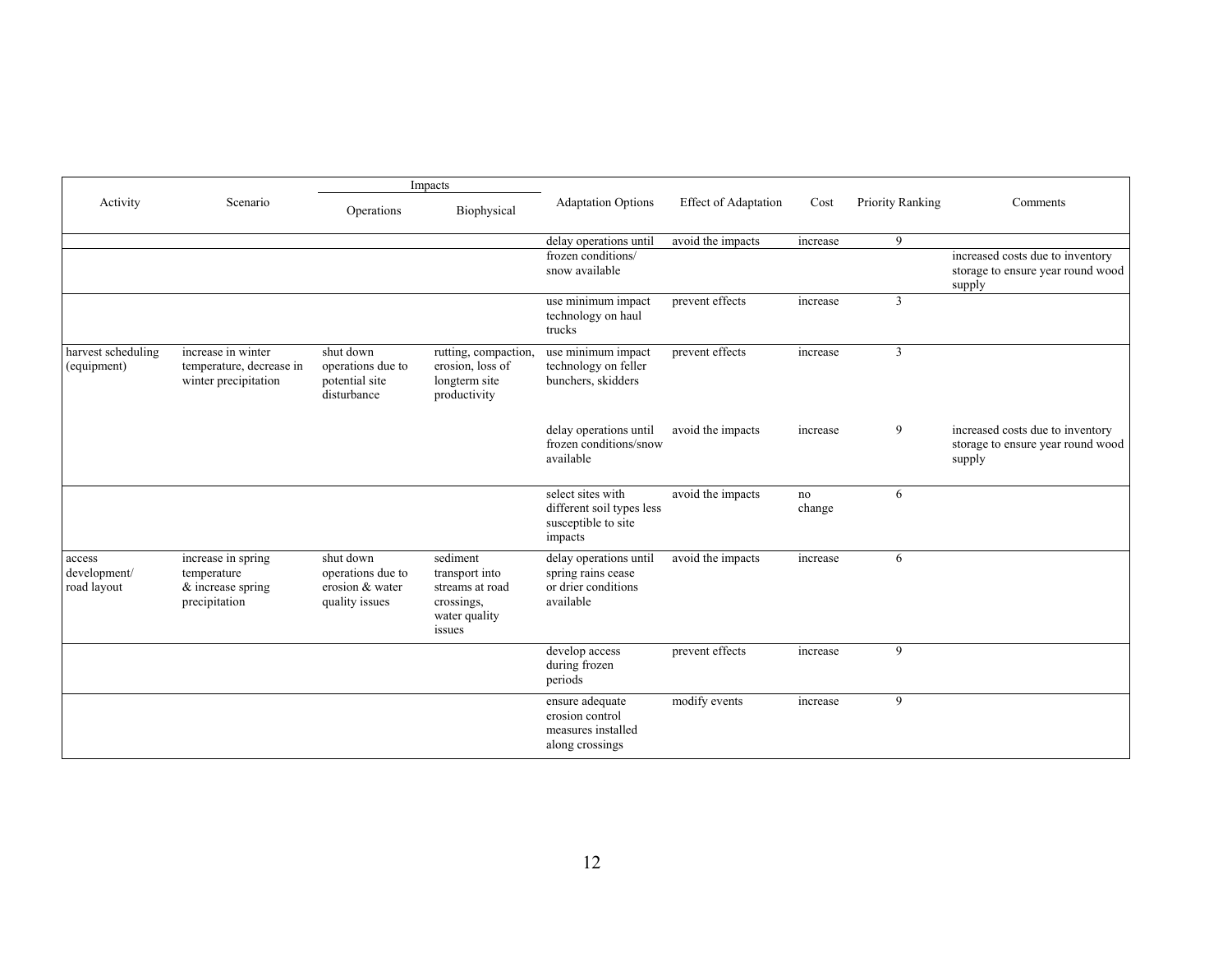The results in Table 2 are based on Steps Four, Five, and Six of the conceptual framework. The input for these steps came from the results in Table 1. Any activity, local site operation, and biophysical factor that had a ranking of five or greater was then focused on for the following steps in the conceptual framework. In the results for Steps Four, Five, and Six, the management activity was listed, followed by a possible climate scenario that may have an effect on the activity, followed by the operational and biophysical impacts that may result due to the listed scenario. Then adaptation options were listed for each activity, scenario, and impact. The effect of the adaptation option was then considered, followed by the estimated increase or decrease in cost of the adaptation to the company. Once this was complete, Step Six was completed by assigning a ranking (of one to ten, with one being the lowest priority and ten being the highest) to the activity and adaptation options based on the priorities of the company. Some comments were made by the company regarding certain activities and adaptations in the last column.

Using the results from Table 2, the company then identified which areas they would focus on and it aided them in determining possible adaptation options that could be integrated into their SFM plan. The results of the case study also allowed the company to identify areas that were more of a priority for future research regarding climate change and potential impacts on their landbase and management practices. Step Eight was not completed during this case study.

# **MANAGEMENT APPLICATIONS**

#### **LP Canada Ltd. Case Study**

The Conceptual Framework for Adaptation to Climate Change was assessed in a case study with LP Canada Ltd., in Swan River, Manitoba. The forest managers at LP Canada Ltd. are interested in the issues surrounding climate change, potential climate change impacts, and adaptation for their landbase. Therefore they agreed to participate in the case study. They will also be using the results of the conceptual framework as part of their climate change section in their 20-year forest management plan and will be the first forest company to do so.

The purpose of the case study was to assess the conceptual framework in a situation that involved a forest sector stakeholder from one of the Prairie Provinces in order to determine if the conceptual framework would be a useful tool to address the concerns of climate change, potential impacts, and adaptations for forest managers. In the case study, the conceptual framework itself was analysed and discussed with forest managers from LP Canada Ltd. Steps Two and Three of the conceptual framework were reversed as a result of the discussions and Step Eight, education and public consultation were added to the framework. The analysis and discussion of the conceptual framework was very useful because it provided an opportunity for me to learn about issues that were more important than others within the forest sector and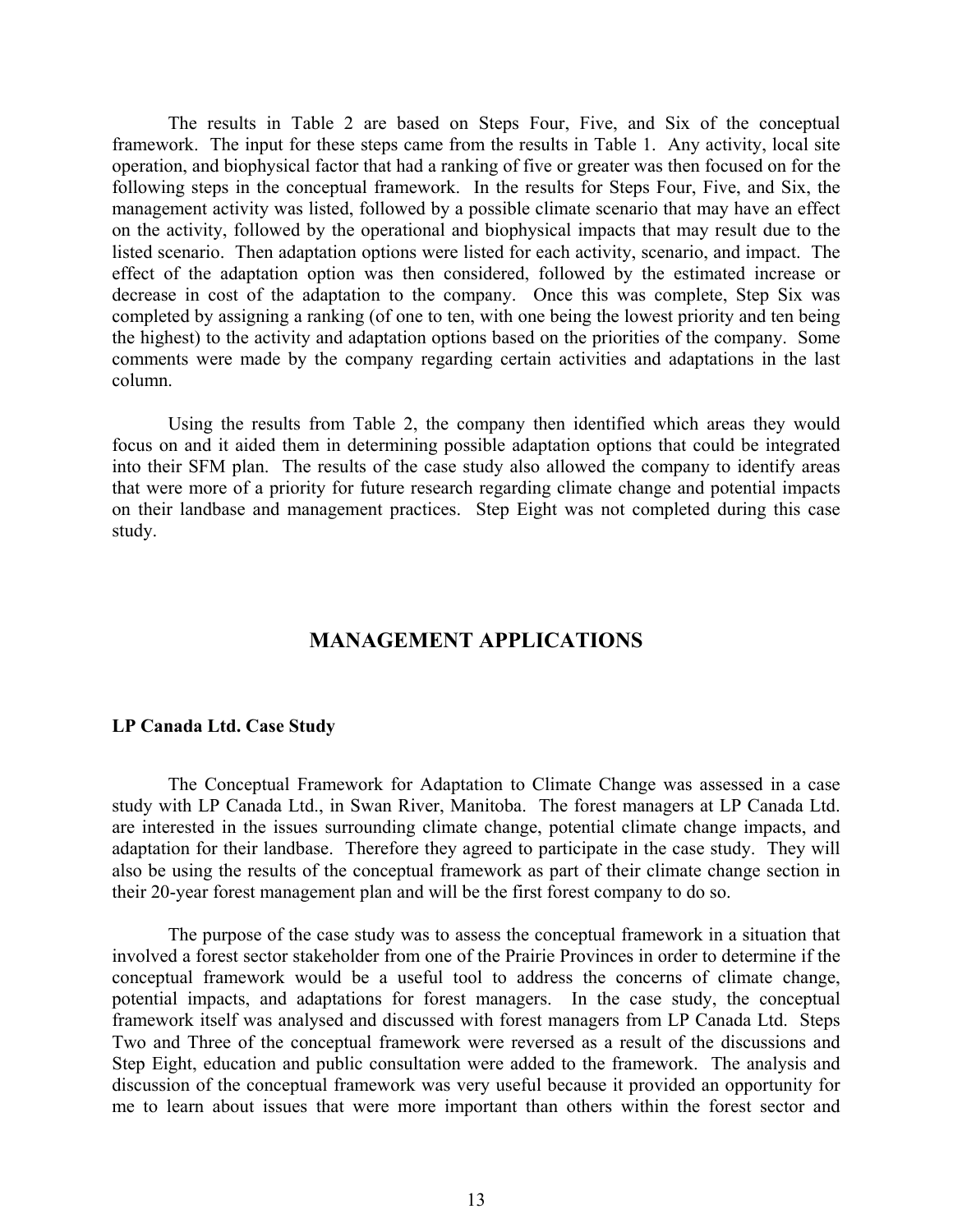operations that would help make the framework more useful. I was also made aware of certain guidelines and policies that forest managers must adhere to and this was instrumental in making the conceptual framework more "user-friendly" for forest sector stakeholders.

The conceptual framework aids the forest stakeholder in determining where potential problems may arise and what they can do to deal with these problems. It allows the forest manager to see where the priorities may need to be placed and highlights areas that may require more study and research due to their sensitivity to potential climate change impacts. The managers that I was working with from LP Canada Ltd. were relatively knowledgeable concerning issues of climate change and the potential biophysical impacts that may affect their operational activities. When the forest managers from LP first began the second stage of the case study, they were under the impression that this would involve a very in-depth analysis of climate change impacts on their landbase and detailed scenario building in order to develop adaptation options for the future. I then explained to them that the conceptual framework was a very general model that would allow them to do a less detailed overall assessment and identification of their landbase, operational activities, climate change impacts, and adaptations in order to determine where more research and focus may need to be. Once this misunderstanding was cleared up, the rest of the case study went very smoothly and I received some excellent results from the forest managers at LP Canada Ltd. (Tables 1 and 2).

The results from Table 1 and 2 were very comprehensive. They addressed all aspects of management and planning that were instrumental in the operation of the company, ranging from long to short term. I was surprised at how detailed the responses were because I had not expected managers of a forest company to be as knowledgeable about climate change and potential impacts. They were able to address the questions in the conceptual framework and answer them by relating their operations to the biophysical aspects on their landbase. The results of the case study in tables four and five provide a direction for focus for LP Canada Ltd. with regard to future research and assessment of possible adaptation options that may be integrated into their management and planning process.

By analysing the results of the case study, I concluded that the case study demonstrates the usefulness of the Conceptual Framework. The forest managers from LP Canada Ltd. completed the framework from steps one through to seven and will complete step eight during the public consultation portion of their 20-year management plan. By using this framework, the forest managers at LP Canada Ltd. have a better understanding of where possible sensitivities or vulnerabilities may lie within their operations and on their landbase. This will enable LP to be better prepared for potential impacts in the future and will allow them to implement studies and monitoring to address possible areas of concern.

# **CONCLUSIONS**

The forest sector must be able to adapt SFM to the potential impacts of climate change on the boreal forest ecosystem in order to be sustainable in the long term. It is becoming increasingly evident that in order to ensure the sustainability of the boreal forest ecosystem, action must be taken to aid the forest sector in adapting its current management framework to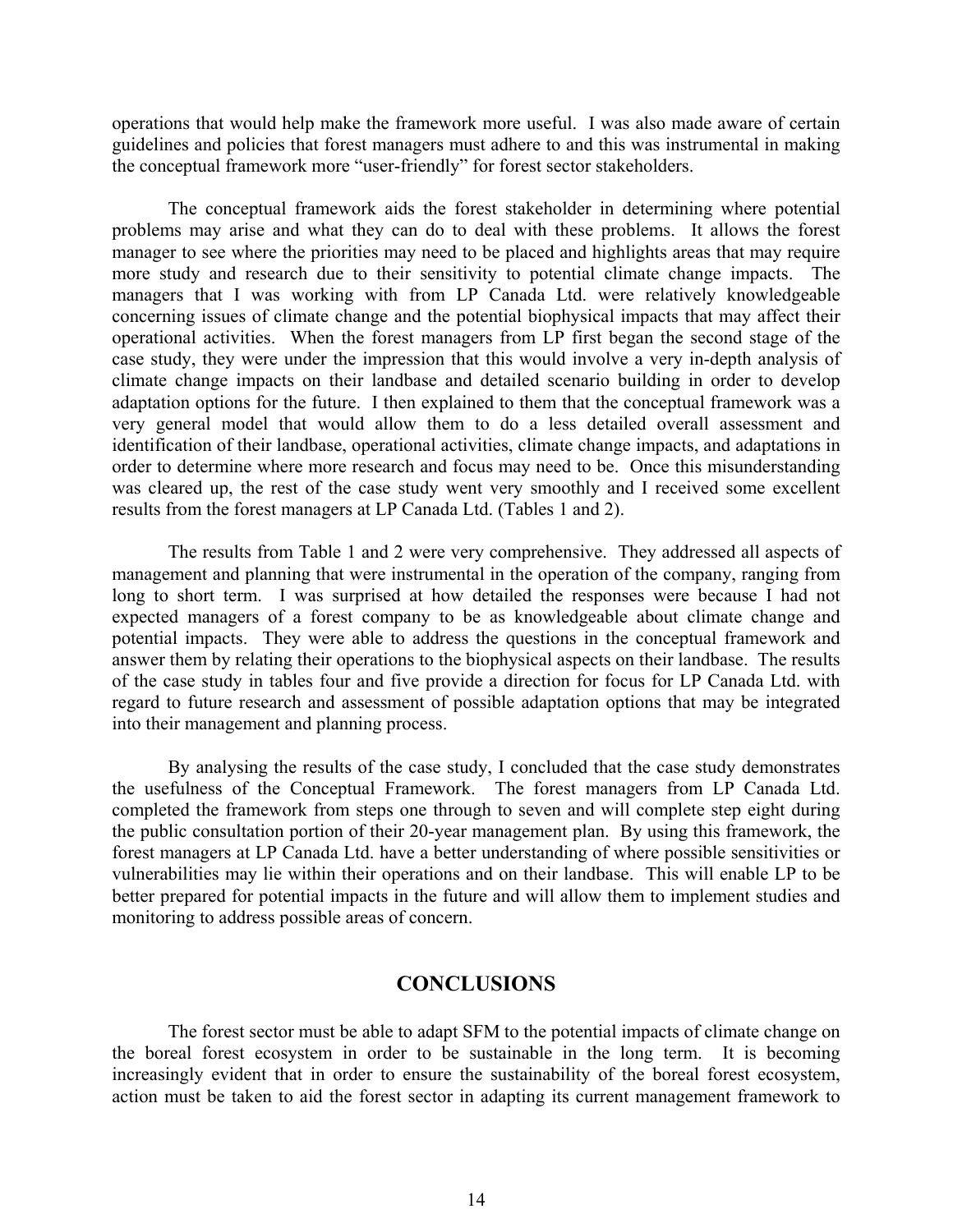climate change. Practicing SFM involves managing the boreal forest ecosystem to maintain its integrity, biodiversity, and productive capacity over the long-term. With this in mind, it is apparent that a conceptual framework needs to be developed that would enable the forest sector to adapt SFM to climate change and the potential impacts on the boreal forest ecosystem. The Conceptual Framework for Adaptation to Climate Change for the forest sector developed through this project meets those needs. The framework was designed based on research involving a literature review, consultation with various forest managers across the Prairie Provinces, the workshop on determining the forest sector's ability to adapt to climate change, and the case study completed with LP Canada Ltd.

The conceptual framework for the forest sector was an important contribution produced in this project. This framework will be useful to various managers within the forest sector to aid in the assessment of their landbase and activities, identify potential biophysical impacts of climate change and determine what activities may be most sensitive to these impacts, and to identity possible adaptation options that may be integrated into their SFM practices in order to minimize the potential negative impacts of climate change and maximize the results of SFM.

This project has started to integrate science/research and planning and management within the forest sector in order to promote adaptation of SFM to climate change's potential impacts on the boreal forest. The results of this project should aid in bridging the gap that exists between technology and information transfer between research and the forestry sector. The research carried out in this project also demonstrates a relationship between the changing climate and climatic impacts on the boreal forest ecosystem across the Prairies. This research examined how climatic impacts may relate to SFM and potential adaptation options. This project has also identified many possible adaptation options at a generic level that may be utilized by various managers within the forest sector in the prairies. These adaptation strategies available for integration into SFM practices promote long-term planning and management from a biological as well as an economic standpoint.

The forest sector has been provided with a direct link between the changing climate and forest management within the Prairie Provinces. The forest sector and its managers in the Prairies can demonstrate wise stewardship of its forests with the adaptation of present SFM practices, which will lead to healthier, sustainable boreal forest ecosystems.

The forest sector does have many of the tools present within current SFM practices to adapt to the potential impacts of climate change. This project has provided a foundation for further research for developing adaptation options that can be utilized within management practices and plans that address the potential negative impacts of climate change on the boreal forest, within managed areas. It is important to realize however, that adaptation will not solve all the potential problems of climate change. Adaptation will provide a method and a starting point for preparing forest managers for possible future changes and associated impacts. Adaptation will allow managers to take a more proactive approach instead of waiting to see what will happen. This project has formed a link between climate change research and management within the forest sector and has provided tools that will enable further research.